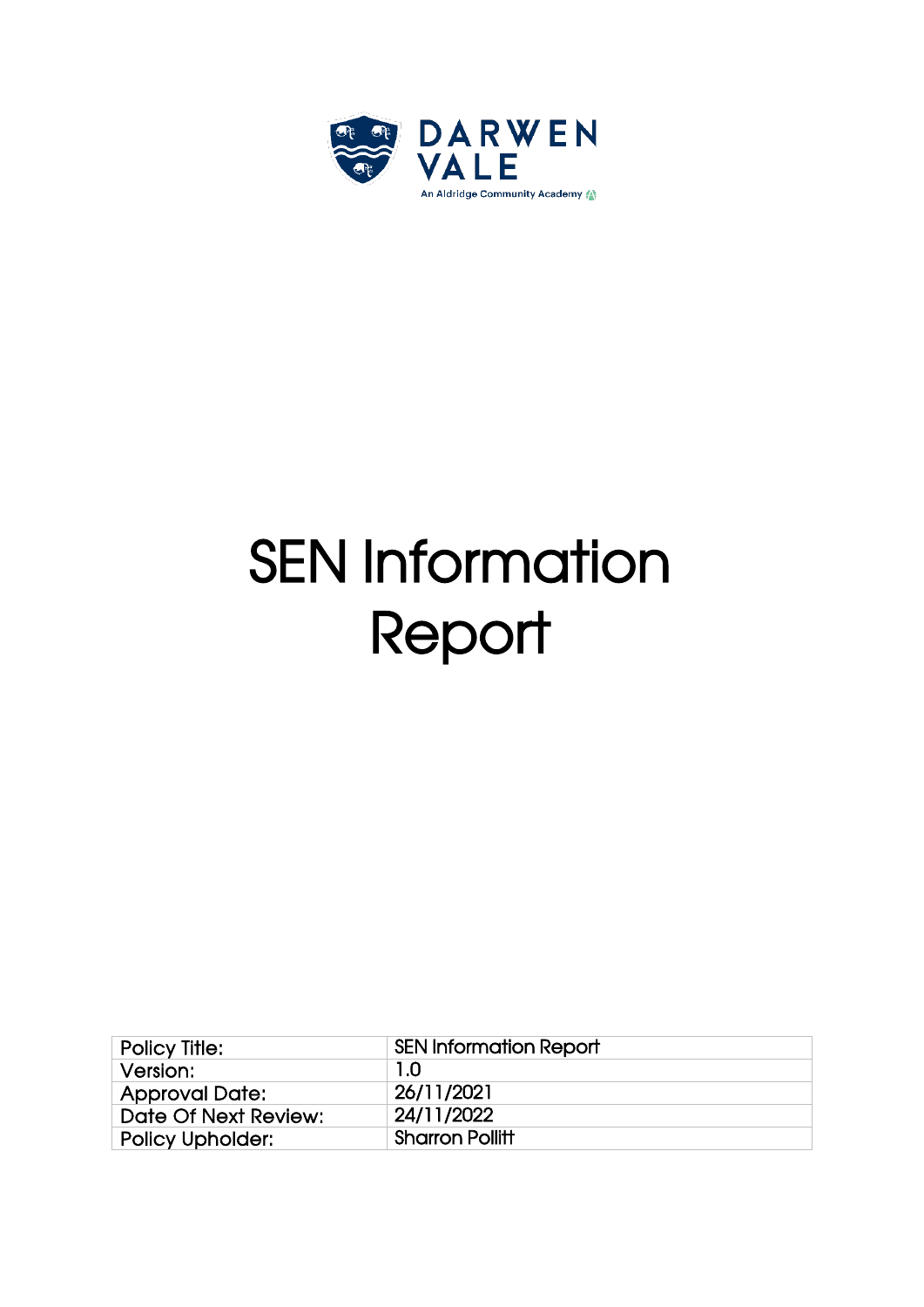#### **What specialist services and expertise are available at, or accessed by, the school/setting?**

## **Faculty Team:**

**SENCO:** Sharron Pollitt **HLTA:** Reading Recovery/Librarian: Rose Addicott

## **Level 3 TAs:**

Tracy Warder: Guidance Counsellor and SPLD support Helen Holmes: PD, VI and HI (Physical, Visual and Hearing Impairments) Zoe Godby: Emotionally Based School Refuser Programme

## **Level 2 TAs:**

Sophia Sidat: EAL (English as an Additional Language) Nicola Morini: ASD/Sensory Needs Specialist

## **Mentors - Reflect - Endeavour:**

Jennifer Keeler: Qualified teacher - Endeavour Rebecca Loudonsack: Pastoral Mentor - Endeavour Donna Gray: SEMH Specialist/Mentor - Reflect

## *Vison/Aims:*

- Preparation for adulthood is at the centre of the SEND provision at Darwen Vale.
- The SEND Department knows every pupil's Special Education Needs in depth.
- Personalised Provision Plans are co-produced by staff, pupils and parent/carers to meet these needs.
- All interventions, including support by Assistant Teachers, have a direct impact on outcomes for pupils with SEND.
- All provision is reviewed regularly to ensure a pupil is making progress and all identified needs are being met.
- Reviews of statutory plans are robust.
- The involvement of specialists is strategic and planned to ensure pupils' SEN is identified across all four areas of need and staff receive support and advice from specialists which directly improves the quality of SEND provision.
- Pupils with SEND report they are involved in shaping their provision, perceive the benefit of the provision and feel supported as they prepare for adulthood.
- All staff feel they are confident in contributing to SEND provision which is good or better.
- Transition arrangements both KS2-3 and KS4-5- are strategically planned with a high-profile input from the SENCO and her/his team. Linking directly to robust Personalised Provision Planning.
- Information exchange with feeder primary schools are robust.
- All pupils with SEND participate in a broad and balanced curriculum. Personalised arrangements for access and engagement in enrichments days'/career forums/trips and visits etc. are planned in advance reflecting the needs of the pupils as recorded on their Personalised Provision Plans.
- All departments collaborate in a joined-up approach to ensure SENs are identified, provision is well matched and linked to shared outcomes for pupils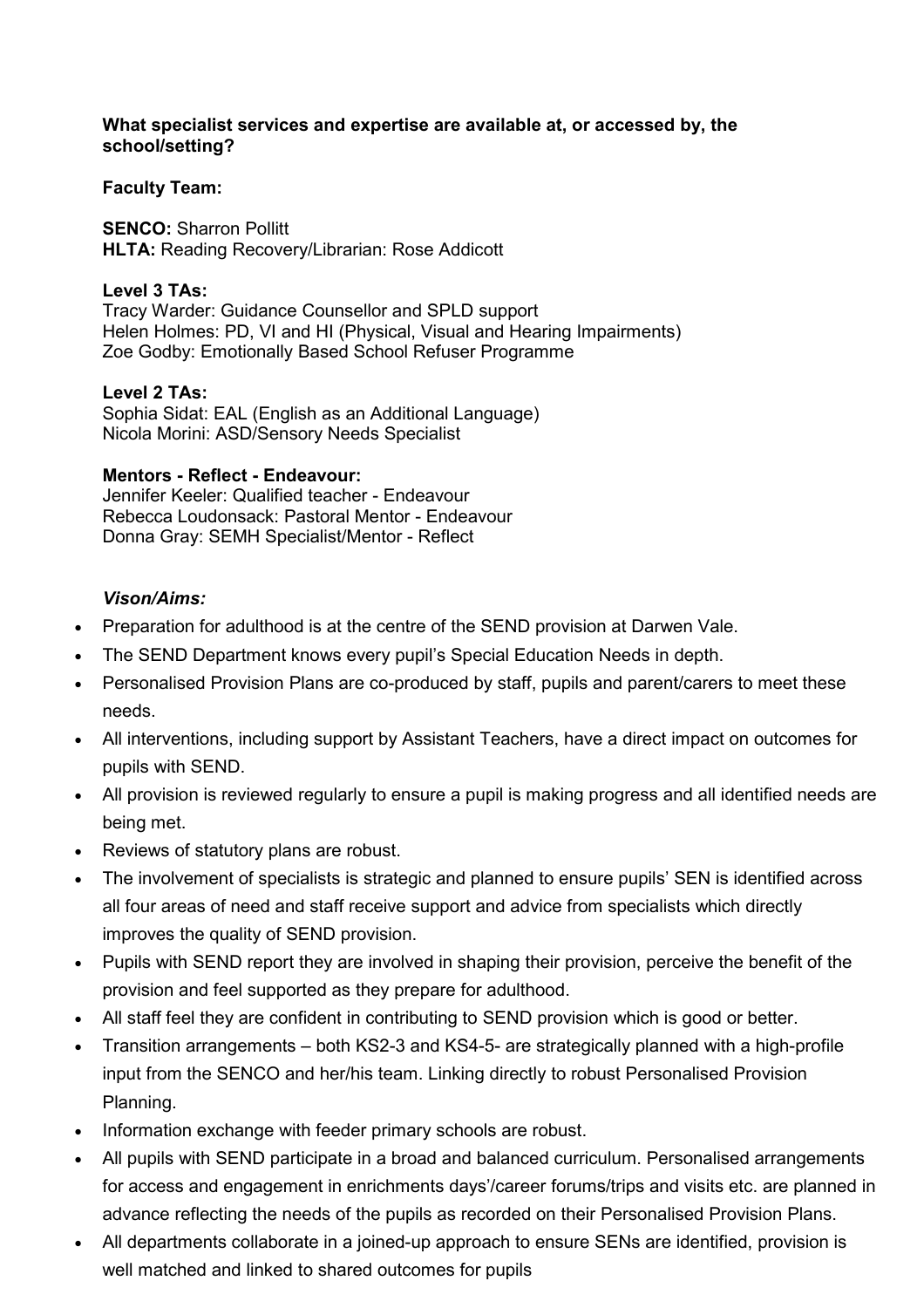- Pupils with SEND make progress tracked by aspirational personal outcomes.
- Parents/carers report they are very satisfied with the SEN provision at Darwen Vale.
- Pupils feel safe and confident to attend school, knowing that they have the support they require in order to enjoy learning

## **Interventions - How they work:**

Pre-tests are carried out to identify pupils for interventions. These could include screeners, 1:1 or group tests. Needs and gaps in learning are identified and discussed with teachers and parents before a personalised 6-week program is built and delivered. These are usually in 20 – 45-minute slots so that pupils do not spend too much time out of the classroom. Post-tests are carried out to check progress and next steps are planned for.

## **Where will they take place?**

## **The Hub**

The Hub is based on the ground floor. This provides a comfortable space with specialists in Specific Learning Difficulties and Speech, Language and Communication Needs, to work on bridging gaps in learning, allowing pupils to fully access their broad curriculum.

Reading interventions are provided for all pupils with a reading age below 9 years old following GL Assessments. These are bespoke to the needs of the student and include: Catch up reading, IDL, Rainbow Reader and Read, Write, Inc. and Inference Training. All interventions are delivered by fully qualified and trained support staff.

The Hub also houses our school guidance counsellor and mental health support team, EAL support and a safe space for pupils on the Emotionally Based School Refuser programme. Our Special Educational Needs and Disabilities Coordinator (SENDCO) is a qualified Mental Health First Aider, and can also be accessed in The Hub.

#### **Classroom Support**

Whilst we value some in-class support, we also take our duty to develop pupils into independent young adults very seriously and look to achieve this through Quality First Teaching. We use ICT to support where possible: this could include the use of a reading pen, laptop or voice recognition technology.

All of our classrooms are dyslexia-friendly, language rich environments and our staff are trained in SEMH strategies. The support we offer is based on a satellite model, keeping one to one support to a minimum. Where one to one support is absolutely necessary, pupils are supported in a noninvasive way, guiding learning so that the full curriculum can be accessed by all pupils.

#### **Endeavour @ Vale: A School within a School**

Pupils who find mainstream school challenging are supported by our team of Pastoral staff, mentors and trained teaching assistants. Following a stringent programme of assessment and intervention, a student may be invited to complete a six-week period in Endeavour. The aim is to re-engage the pupil, fostering a love of learning through alternative teaching methods. Parents and carers play a key role in this programme. Students are reintegrated, monitored and supported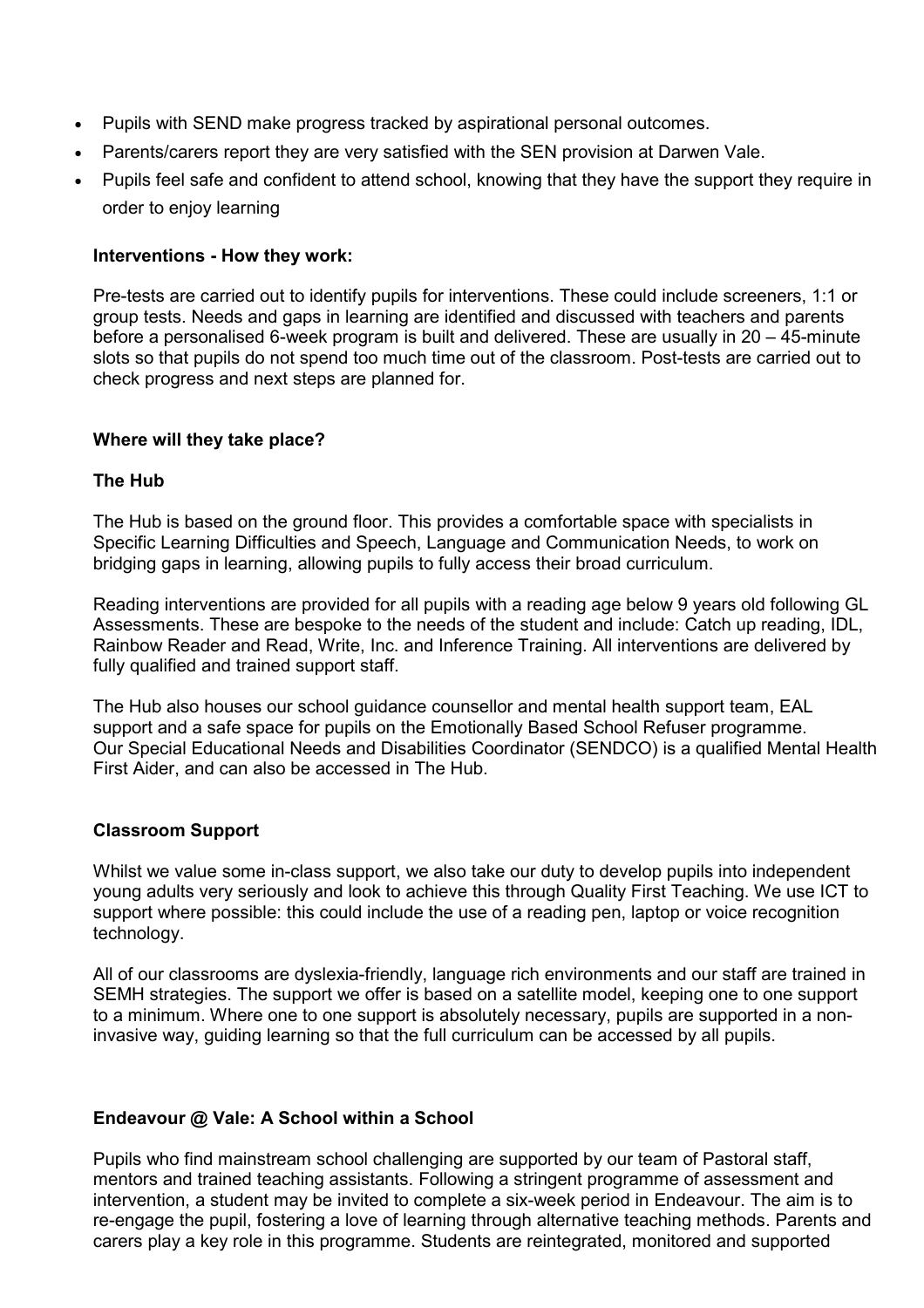carefully as they return to mainstream lessons. The curriculum delivered in Endeavour ensures that pupils have not fallen behind.

#### **Reflect**

Pupils with SENs needing a safe space, time out or support with social skills can access reflect with our SEMH mentor. This is a nurturing space to work and learn together. It's also a place to discuss aspirations, hopes and dreams. Some pupils find a full curriculum too much at times. When this is the case, we are able to offer bespoke timetables and alternative learning environments while pupils access the support they need to enable them to return to mainstream learning.

#### **Nurture**

The Hub can be accessed from 8:15am in the morning for breakfast and Nurture. We offer this space to pupils on a personalised basis. Some pupils need to access us throughout the day, others just need a safe space with friends at break time and lunch time.

## **What training and experience have the staff supporting children and young people with special educational needs and/or disabilities had, or are having?**

Sharron Pollitt, the school's SENDCO, has worked at Darwen Vale for over 12 years. She is a strong English teacher who has specialised in SEND since beginning her career. She is a NASEN member and has completed the National SENCO Award. She is also a Qualified Mental Health First Aider.

Sharron is now working towards the NPQSL Award. She believes in life-long learning and reads constantly so that she is always up-to-date with the most effective methods to support the children in her care.

Alongside the Academy's SENDCO is a team of dedicated and highly trained professionals, all accomplished in their areas.

The Academy's Teaching Assistants have chosen to specialise in specific areas of the four main categories of need set out in the SEND Code of Practice 2015. This ensures that their training is targeted and that pupils receive the best possible support.

Staff are highly trained and accomplished in ASD and sensory needs strategies, Speech, Language and Communication Needs, Specific Learning difficulties.

Two members of staff are also now trained by SEND Support Service to work with pupils with HI.

Our EBSR Teaching Assistant has been trained by the Educational Psychology Team at Blackburn with Darwen and follows a programme written and supported by them. We also have two ELSA (Emotional Literacy Support Assistants) who have also been trained by the Educational Psychology Team.

Our Guidance Counsellor is fully trained to Level 4.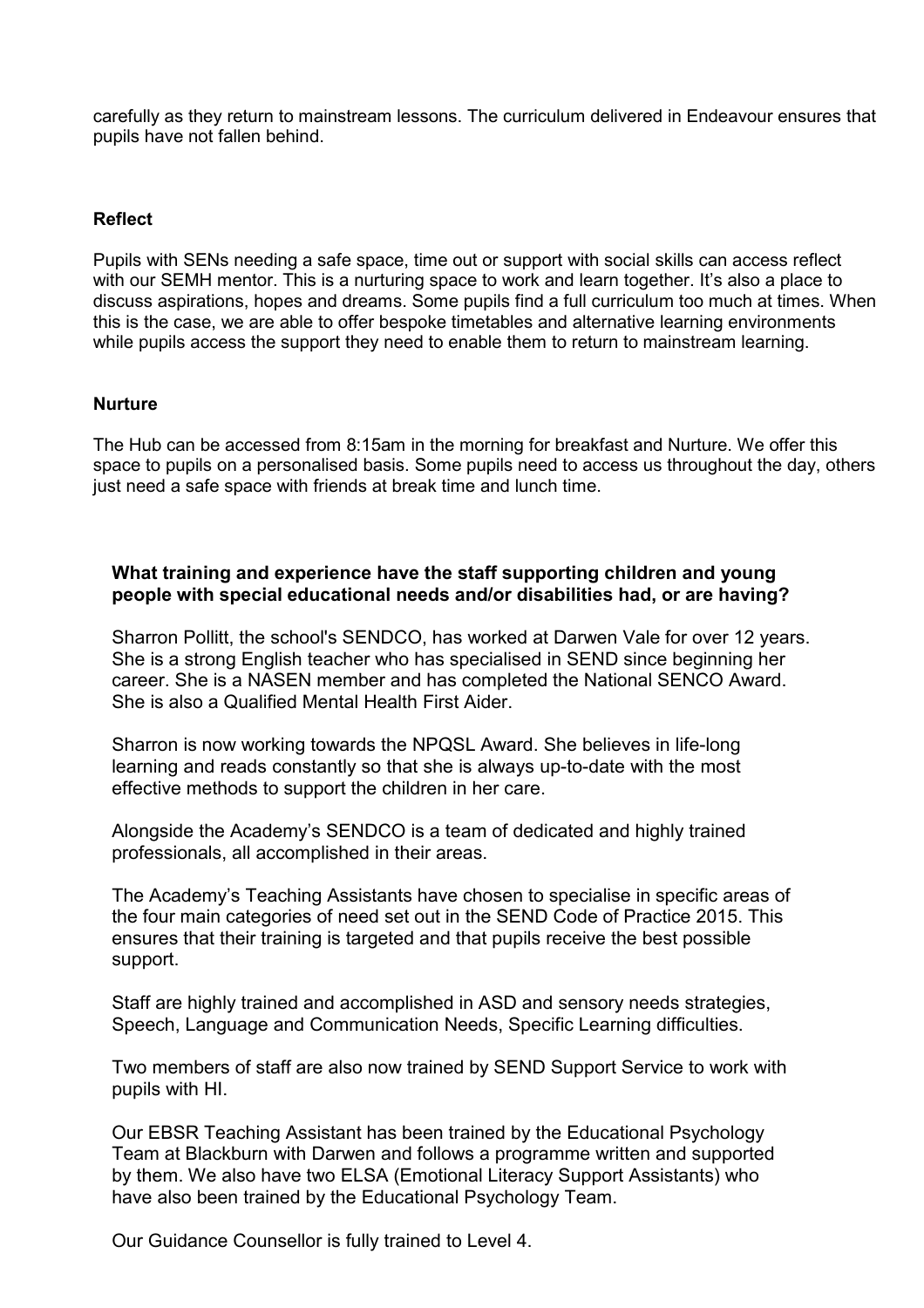Classroom teachers receive regular professional development training so that they are fully skilled to work with the needs of the pupils in the school. All classrooms provide support for SpLDs (all classrooms are Dyslexia-friendly), SLCN though pre-teaching vocabulary, and are SEMH friendly. The SENDCO and SEND Support Team continue to provide CPD for all members of staff.

Teaching Assistants attend the same training as the Academy's teaching staff to ensure that we work as a team around your child.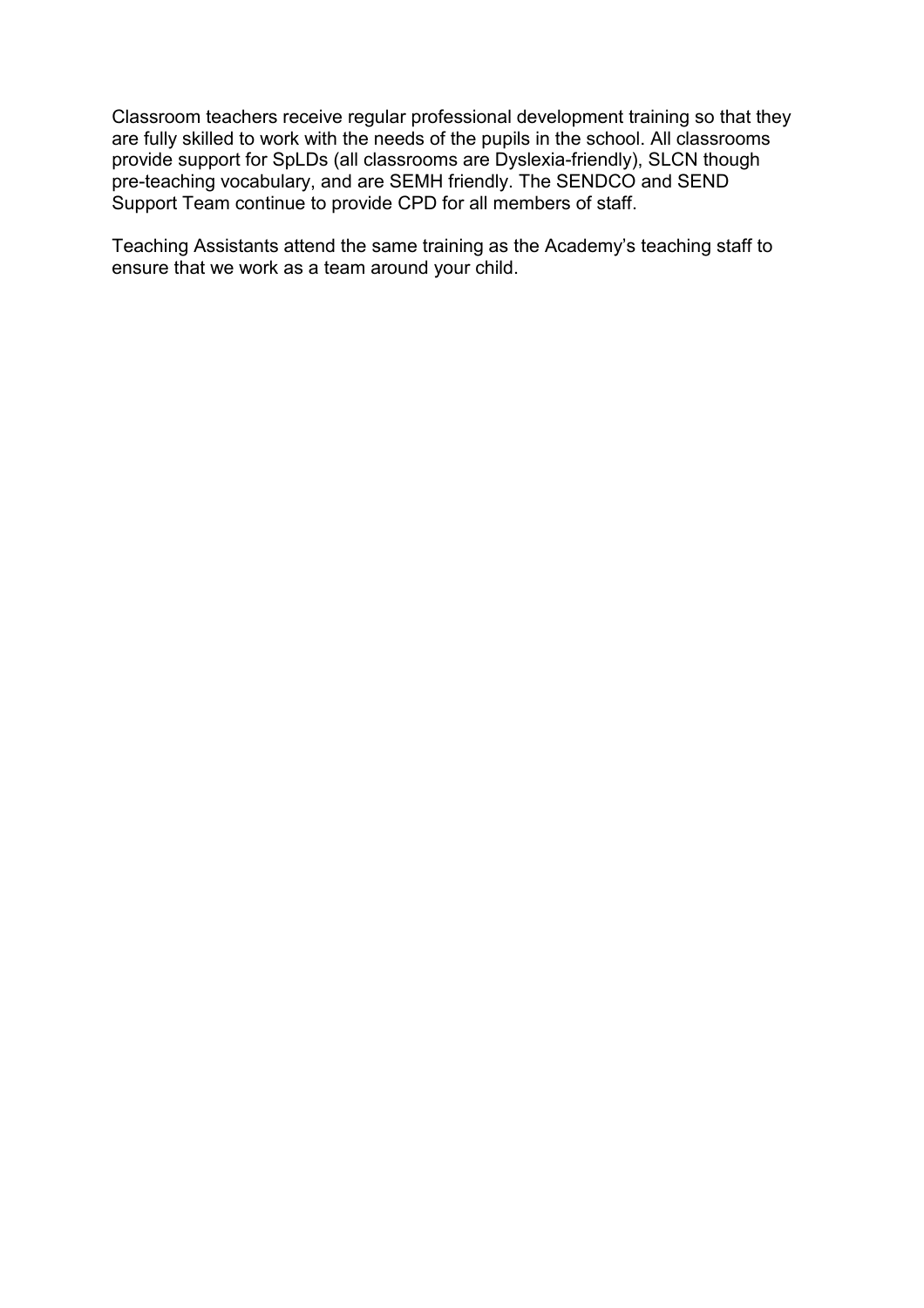## **How do you know if my child/young person needs extra help?**

When pupils transition in year 7, we test using CATS (Cognitive Ability Tests), Reading and Spelling Assessments. These are analysed and personalised and appropriate interventions are initiated where required.

Pre-tests are carried out to identify pupils for specific interventions. These could include screeners, 1:1 or group tests. Specific needs and gaps in learning are identified and discussed with teachers and parents before a personalised 6-week program is built and delivered. These are usually in 20 – 45 minute slots so that pupils do not spend too much time out of the classroom.

Post-tests are carried out to check progress and next steps are planned for.

If it is felt that a pupil would benefit from additional support, this is discussed with pupils, parents and teachers.

We may decide to refer to an external professional for additional support and advice.

## **What should I do if I think my child/young person may have special educational needs?**

As parents, your input is incredibly valuable for the effective support of your child.

If you have concerns, you should contact the school SENDCO, Sharron Pollitt. She will listen to your concerns and advise you of the next steps. This may include some testing in school or a referral to an appropriate professional. Either way, you will be fully involved at all stages of the process.

If you require further advice or support, you can contact SENDIASS and speak to Jane Partington. She has close links to Darwen Vale and can attend any meetings with you for support.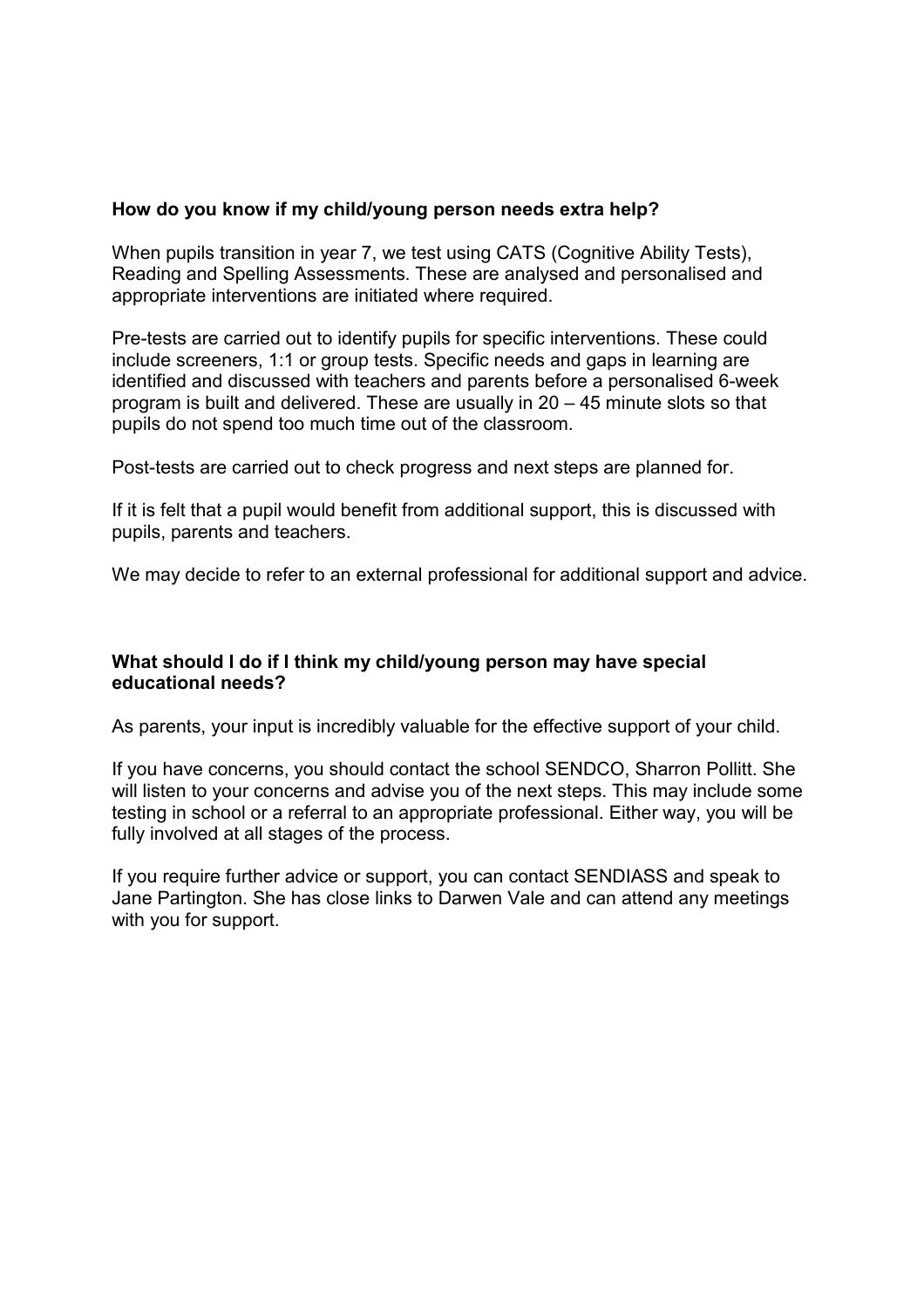# **How will staff support my child/young person?**

# **What Provision can we offer?**

- Break/Lunchtime nurture groups
- In-class support where required
- Reading Recovery support at the appropriate level
- Academic Mentor support
- Breakfast or homework clubs
- 1:1 or Group withdrawal for intervention
- An Alternative Curriculum Pathway or Personalised timetable
- Recovery Time card to access a school mentor or Reflect
- Toilet or Medical Pass
- Access to counselling or a designated Mentor
- Access to outside agency support such as an Educational Psychologist, East Lancashire Child and Adolescent Services or the SEND Support Service
- A referral to Endeavour our School Within a School. This would follow a full PSP and SNAP assessment
- EBSR Support programme
- ELSA interventions
- Guidance counselling
- Dyslexia friendly strategies in all classrooms
- Pre-teaching vocabulary in all classrooms
- SEMH friendly classrooms
- Physical support for pupils with PDs
- Laptops and IT support for pupils who require it to access lessons

The National Curriculum sets out three key principles for inclusion, to be considered at all levels of curriculum planning:

- setting suitable learning challenges
- responding to students' diverse learning needs
- overcoming potential barriers to learning and assessment for individuals and groups of students

At the Academy we aim to provide a universal graduated response which includes a range of strategies along the continuum of SEND. All staff have been trained to deliver this response.

In the classroom, teachers provide programs of work that are matched to each student's ability. If, despite these inclusive strategies, the student is experiencing significantly greater difficulty in accessing the National Curriculum than their peers, increased levels of support will be provided.

The stages of the graduated response are as follows:

## **WAVE 1:**

Class Teacher/Form Tutor/Parent identifies a need.

- Academic
- Emotional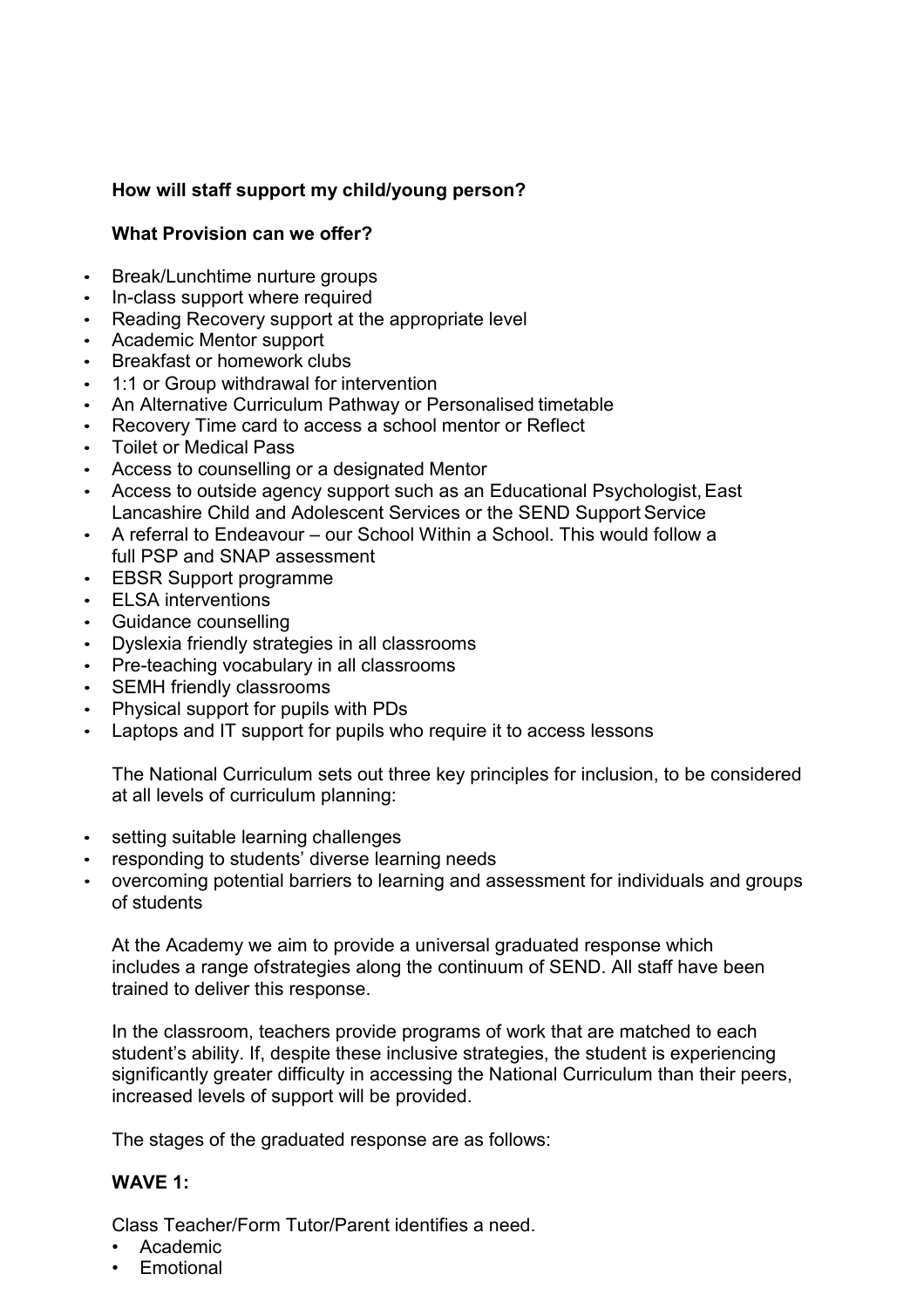• Attendance

## **PLANNING STAGE**:

Class teacher to communicate with: Subject lead, pastoral team, SENCO, parent depending on the nature of the need e.g. behaviour, emotional, academically low ability.

## **Teacher asks SENDCO for support and strategies**

## **DO STAGE:**

Class teacher implements classroom -based interventions

## **REVIEW STAGE:**

Half termly Review of impact to be carried out with class teacher and Subject lead, pastoral team and SENCO. If the intervention was successful, continue to monitor and log outcomes. If unsuccessful, a Cause for Concern is logged with the SENDCO and pupil graduates onto level 2.

# **WAVE 2:**

## **ASSESS STAGE**:

Refer to SENDCO. Class teacher to indicate the need, interventions tried and outcomes.

#### **ASSESS/PLAN STAGE:**

Further testing will be carried out by SENDCO for SEMH, SpLD, SLCN and a plan/ILP written if necessary/PSP/SNAP.

#### **DO STAGE:**

Class teacher, TAs & Pastoral Staff (as required) will implement the plans using strategies provided – monitor and log outcomes.

#### **REVIEW STAGE:**

Half termly Review with SENDCO (Including PSP Reviews). If interventions have been successful, continue and log. If unsuccessful, continue to Wave 3

## **WAVE 3:**

#### **ASESS STAGE:**

Support will be sought by a referral to an outside agency: ELCAS, GP, Pediatrician, SEND Support Service, Speech and Language, advisory teachers or Social Care who will supply strategies.

#### **PLAN STAGE:**

ILP will be updated and distributed to staff on class charts.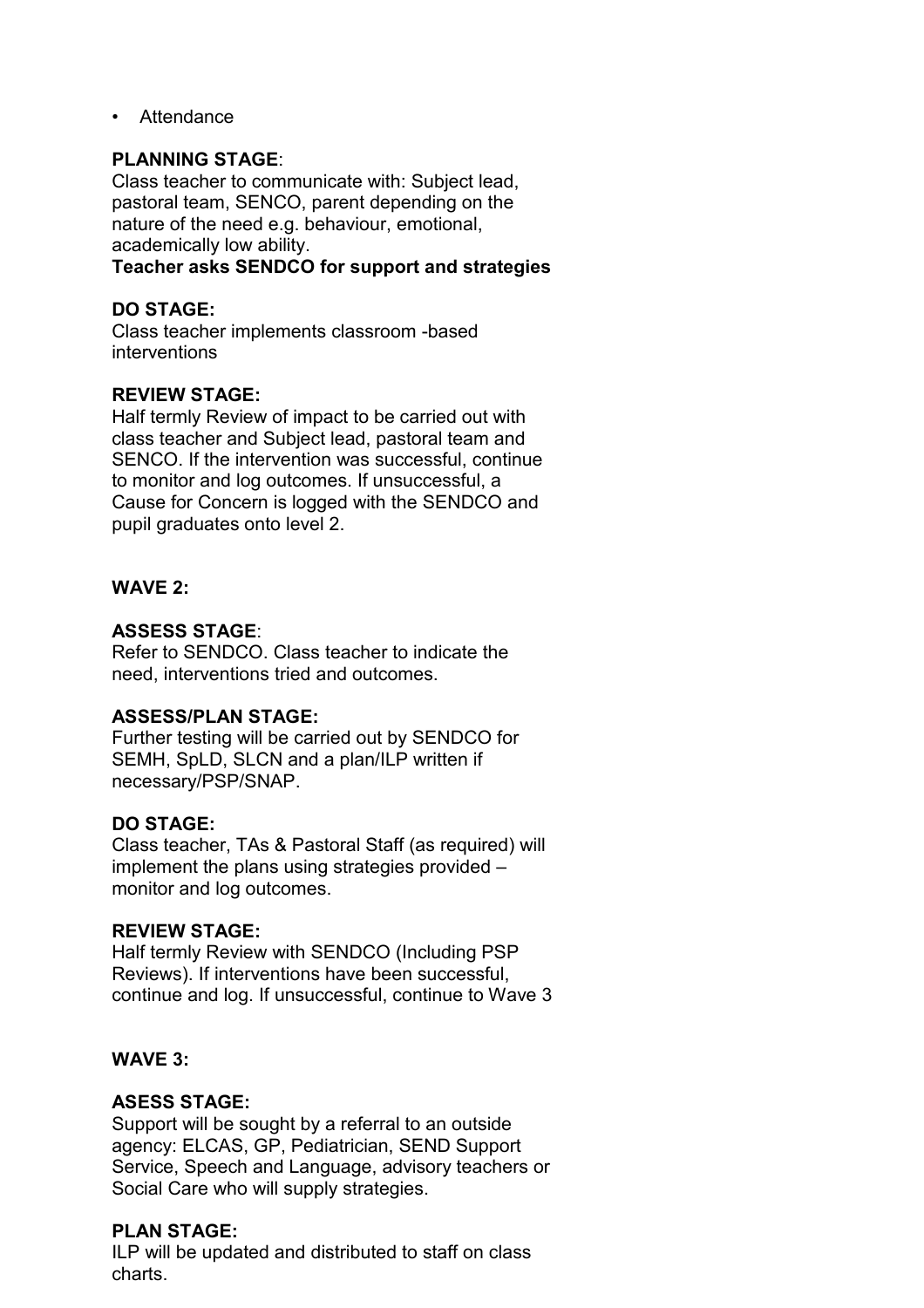## **DO STAGE:**

Relevant staff (teachers, TAs, Pastoral) implement advice and strategies.

#### **REVIEW STAGE:**

Half termly Review with SENDCO, teachers and Pastoral. Parents involved.

#### **Next Steps:**

If unsuccessful, referral to Educational Psychologist will be considered for further strategies. These will be implemented for a further half term before reviewing again.

At this stage, we can consider an application for an Educational Health Care Plan. This provides funding to implement further strategies for support.

## **Students with IPRAs (Individual Pupil Resourcing Agreements - until they are phased out)**

The Academy receives funding from the LEA for students with IPRAs. This funding has traditionally been used to provide in-class support from a Support Assistant for the student; however, changes to the funding arrangements mean that this can be more flexible e.g. buying specialist equipment or offering a personalised curriculum.

Students who have an IPRA will have an Individual Learning Plan which outlines key information and the intervention that is in place. This is a planning document, highlighting the students' learning and/or behavioural needs and suggesting the possible provision to overcome these needs.

Copies of the ILP are sent to all of the child's teachers via Class Charts and parents/carers and pupils are asked to comment on these. The ILP is reviewed termly. All ILPS are written and updated by the SENDCO and her specialist team.

## **Education, Health and Care Plans (EHCPs)**

An EHCP outlines a student's needs in terms of Education, Health and Social Care.

## *How will the curriculum be matched to my child's/young person's needs?*

Students in the Academy follow the National Curriculum. The Academy's 'core business' is teaching and learning and we ensure that this is of the highest standard.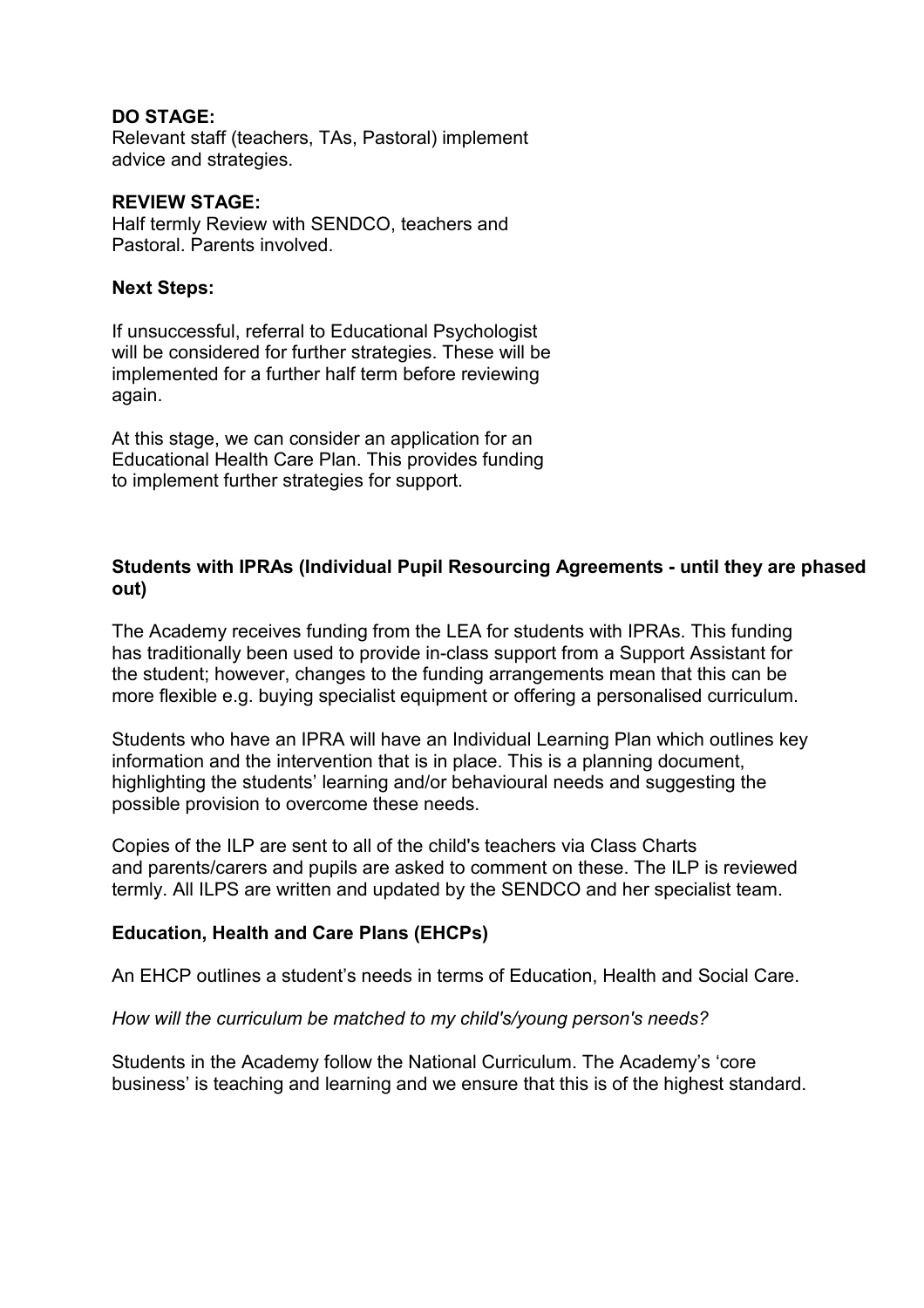Some of the main differences noticed by the students are in how the curriculum is structured, the regular assessment and emphasis on themes of entrepreneurship. The Academy curriculum provides entrepreneurship both as a discrete subject and as a theme underpinning every area of the curriculum.

Students who struggle to access mainstream curriculum pathways are supported in a number of different ways.

- 1. The first stage of differentiation is quality first teaching as described in the SEND Code of Practice 2015. All staff are provided with information and guidance on teaching and supporting each individual child and their differing needs via Class Charts. If a child is still struggling to make progress, the SEND department will provide training oradditional resources for members of staff.
- 2. Stage two involves specific targeted intervention and support for individual students and/or groups of students. This may involve the use of specialist equipment, in class support or withdrawal intervention. Our EBSR Teaching Assistant may initiate the EBSR programme. A SNAP assessment will be carried out and a PSP put into place.
- 3. Stage 3 may involve a referral to Endeavour. Any changes to astudent's curriculum will be discussed in full with the students and their parents/carers.

Further advice is sought where appropriate from outside agencies to ensure that the curriculum is appropriately adapted to meet the students' needs.

## **How will the curriculum be matched to my child's/young person's needs?**

Pupils are placed in groups which reflect their ability, confidence and nurture requirements.

Each pupil is an individual and wherever possible, we will personalise timetables accordingly.

Staff will differentiate and, importantly, extend learning as appropriate.

## **Extend learning:**

We value reading highly at Darwen Vale and work hard to ensure that any texts used are accessible to all pupils. Alongside this, we monitor reading development closely and encourage children to develop a love of reading and learning.

At the end of Year 9, pupils will be able to choose from a variety of option subjects to study for their GCSEs.

## **How will teaching approaches be modified to support my child/young person?**

All teaching staff receive advice and guidance both on general strategies to support a child's learning (e.g. dyslexia friendly, language rich classrooms) and specific strategies for individual students.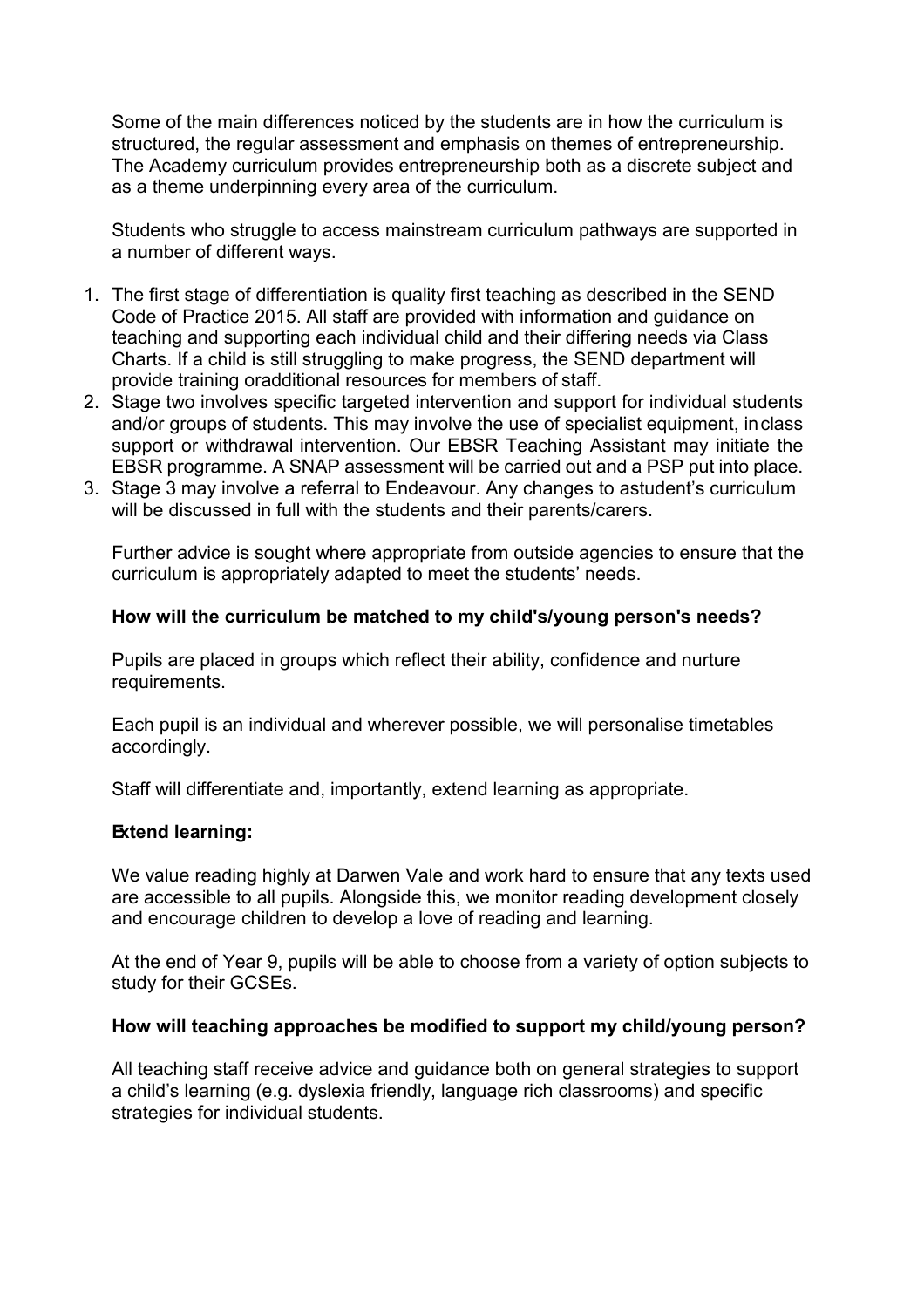Quality first teaching ensures that classroom practice reflects the needs of the children.

This is monitored regularly via observation, work scrutiny, learning walks and pupil tracking.

Teaching Assistants work closely with teaching staff to plan and adapt learning activities for the needs of the different students.

# **How will both you and I know how my child/young person is doing?**

The Academy's whole school approach involves termly progress updates and an annual written report.

Parents are also invited in for formal parent's evenings and informal discussions throughout the Academy year.

Additionally, the iClass faculty reviews progress termly through the use of provision mapping and ILPS.

Parents are invited in as part of the review process to discuss progress and set future targets.

For some students, more regular, informal updates have been the key to successful communication. This can be done by telephone or email.

Students with IPRAs or Education, Health and Care Plans will have a statutory annual review led by the school where all stakeholders are invited.

# **How will you help me to support my child/young person's learning?**

We are here for you as well as your child. The SEND Team can signpost you to a number of professionals who can help you insupporting your child's learning and well-being. We are always just a phone call away.

We use a classroom tool at Darwen Vale called Class Charts. It is an online system which teachers use to not only track achievement and behaviour throughout the school day but also homework and detentions.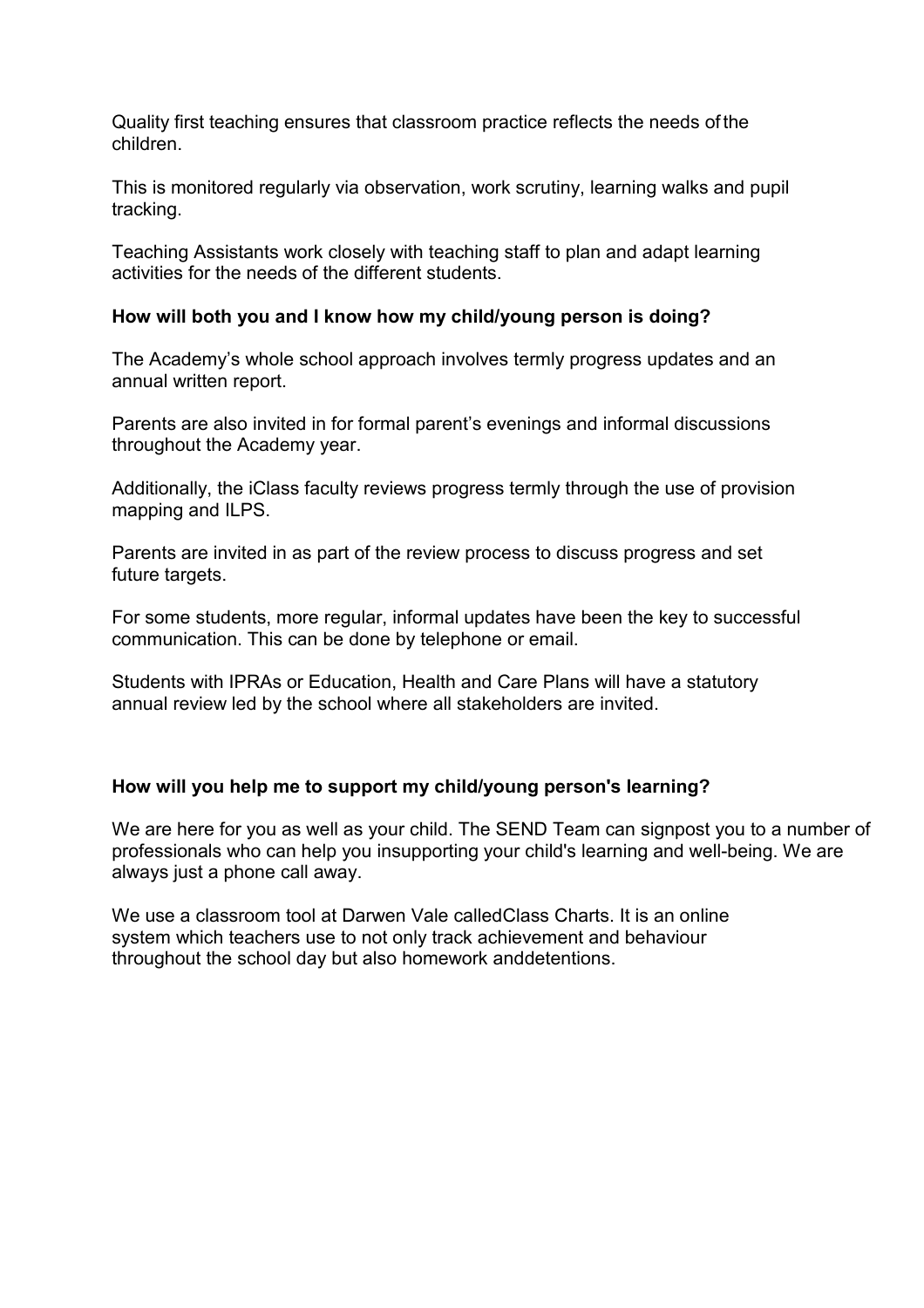We firmly believe in working closely with parents/carers and one of the key benefits of using 'Class Charts' is that we are able to securely share your child(s)' achievement and behaviour with you, keeping you up-to-date in real-time.

Students are also able to see their own progress and reflect on their achievement and behaviour.

Each student will be provided with a unique access code to the system and full details of how to log in will be provided.

*We strongly recommend that all parents log in frequently to monitor behaviourand progress.*

Once you have created an account and are logged in, if you have more than one child in the Academy, you can enter additional codes.

More information for parents can be found on the guide that that is attached to this page.

Links to mobile phone apps are also available to parents from this page [www.classcharts.com/parent/login](http://www.classcharts.com/parent/login)

# **What support will there be for my child's/young person's overall wellbeing?**

Alongside nurture, before and during the school day, and the after-school clubs, we have a team of mentors and counsellors who can support your child. We also have two senior members of staff who are Mental Health First Aiders and who are trained to Level 4 in Safeguarding. All Pastoral staff also hold a Level 4 Safeguarding qualification and are able to refer pupils to the Mental Health Support Team.

We deliver assemblies for the whole school to make pupils aware of the support available to them. .

## **External support**

A wide-ranging team including the SENDCo, Safeguarding Lead and Heads and Assitant Heads of year co-ordinate links with professionals such as:

- The Mental Health Support Team (MHST)
- Our School Counsellor
- Youth Zone
- ASU
- ELCAS
- School nurses
- Social care teams
- Educational Psychologists
- WISH

and many other support agencies.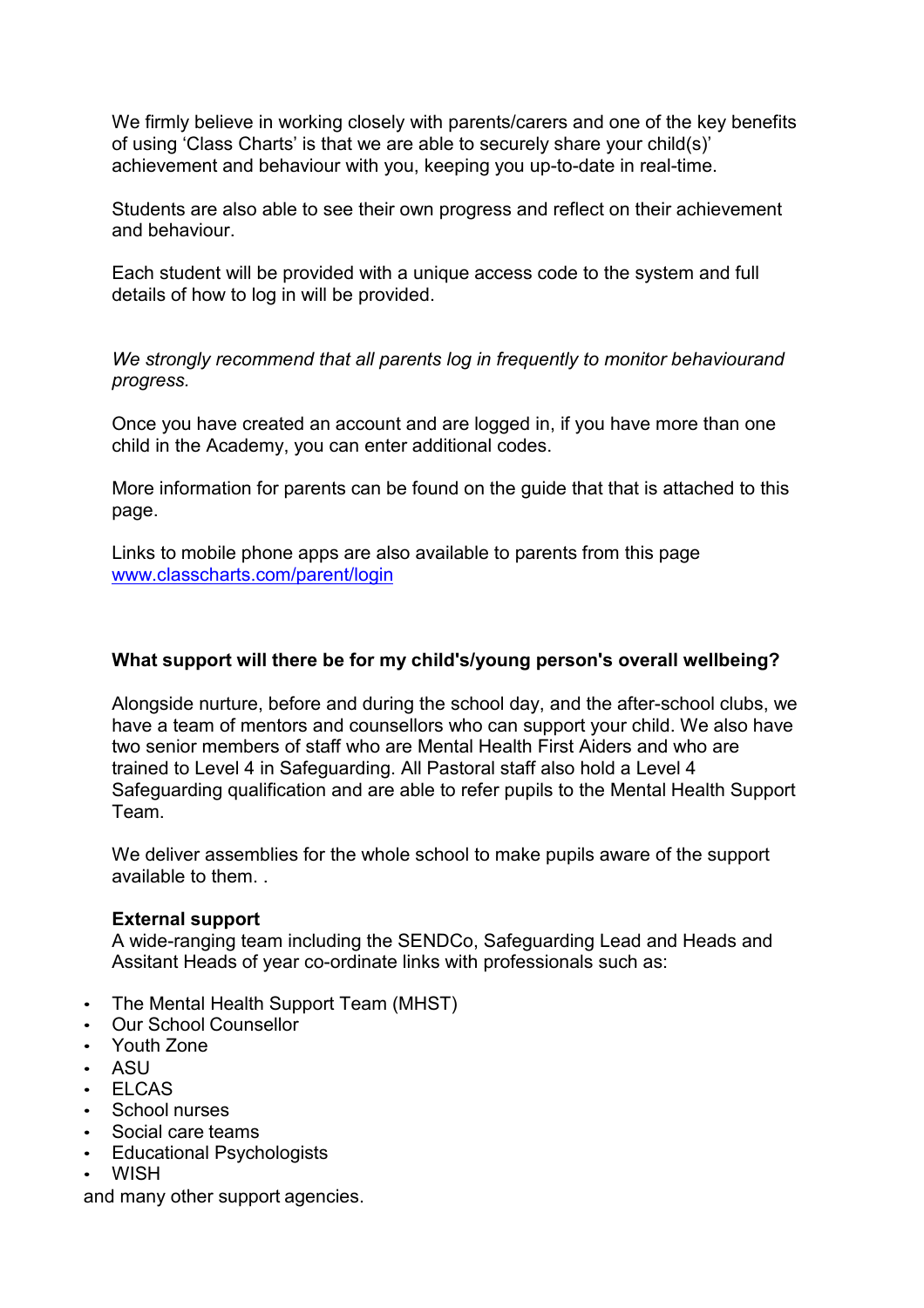# **What activities will be available for my child/young person?**

We fully expect that pupils with SEND at Darwen Vale are able to and encouraged to access the same extra-curricular activities as those without additional needs.

We have an accomplished Faculty of Arts who run a range of extra-curricular clubs. At present these include:

- Dance the Academy's shows are well-known in the community
- Drama
- Sports including football, rugby, table-tennis, trampolining, netball etc.

We also offer:

- Language clubs
- Homework support with our HLTA/mentors in the library after school where pupils can access computers and printing facilities

In addition, some pupils with SEND are invited to join our Nurture groups at break and lunch times where they can access computers, board games and a safe space with support.

## **How will you prepare and support my child/young person during transitions?**

The SENDCO will attend Year 6 Reviews at primary schools for pupils who are highlighted as needing additional support. This is an opportunity for pupils and parents to meet with her to discuss what support may be required.

Our HLTA leads on a transition programme called MOTHS - "Moving on to high school".

- During these sessions, she and other members of our support staff will visit with and work with small groups of pupils in their primary school during the final term.
- If they, parents or primary staff feel that additional visits would be beneficial, we devise a personalised programme to accommodate these.
- This can be as often as the individual child needs to become comfortable in the setting.
- Ideally, these visits begin before three designated Transition Induction Days sothat the pupil feels completely at ease and is able to access all that is on offer.

The MOTHS programme allows pupils to begin to know some names and faces at high school. We then ensure that these staff are on hand during Induction days and for as long as necessary from the September term. MOTHS continues for the first six weeks in September for a fully wrap around transition process.